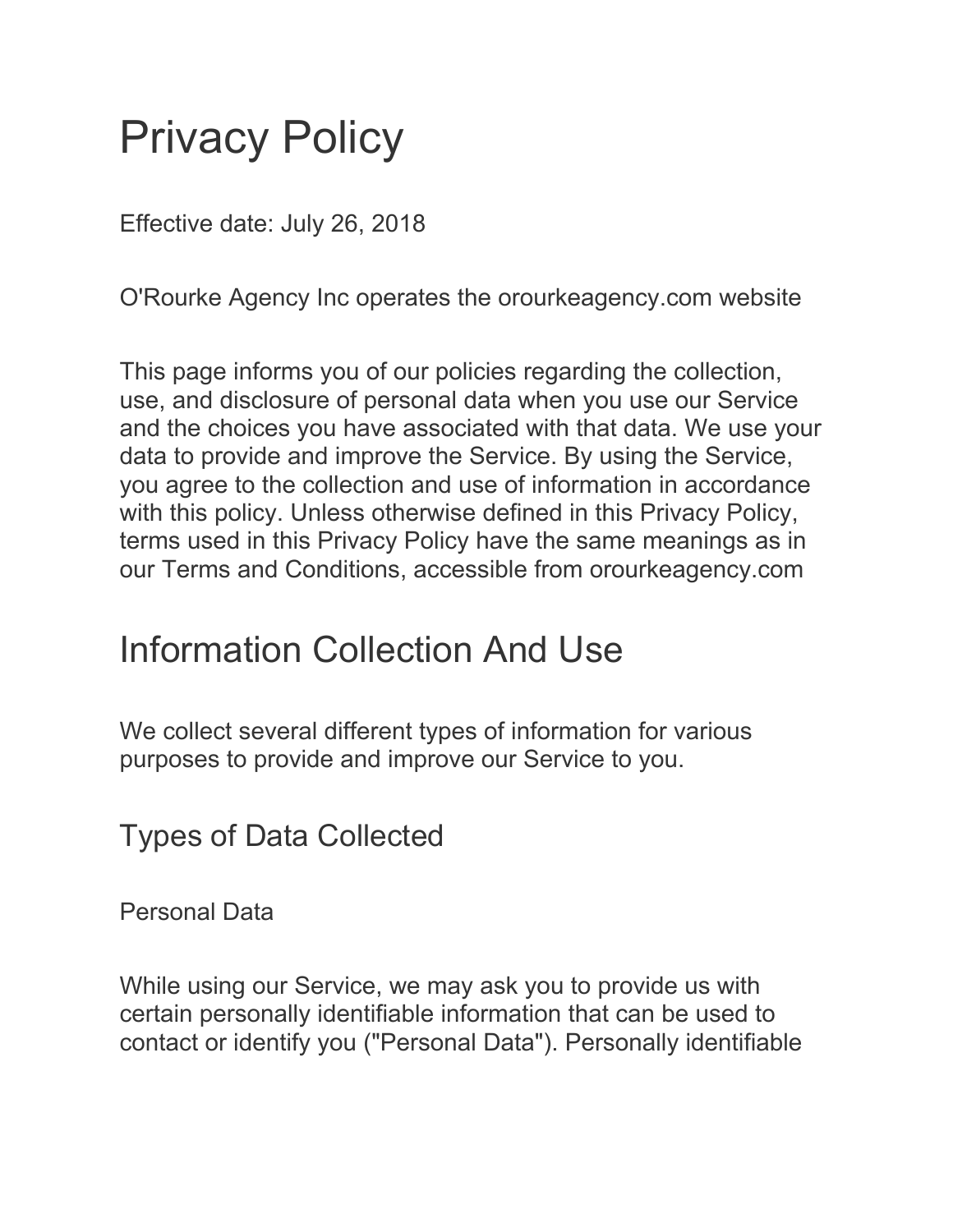information may include, but is not limited to:

- Email address
- First name and last name
- Cookies and Usage Data Usage Data

We may also collect information how the Service is accessed and used ("Usage Data"). This Usage Data may include information such as your computer's Internet Protocol address (e.g. IP address), browser type, browser version, the pages of our Service that you visit, the time and date of your visit, the time spent on those pages, unique device identifiers and other diagnostic data.

Tracking & Cookies Data

We use cookies and similar tracking technologies to track the activity on our Service and hold certain information.

Cookies are files with small amount of data which may include an anonymous unique identifier. Cookies are sent to your browser from a website and stored on your device. Tracking technologies also used are beacons, tags, and scripts to collect and track information and to improve and analyze our Service.

You can instruct your browser to refuse all cookies or to indicate when a cookie is being sent. However, if you do not accept cookies, you may not be able to use some portions of our Service.

Examples of Cookies we use: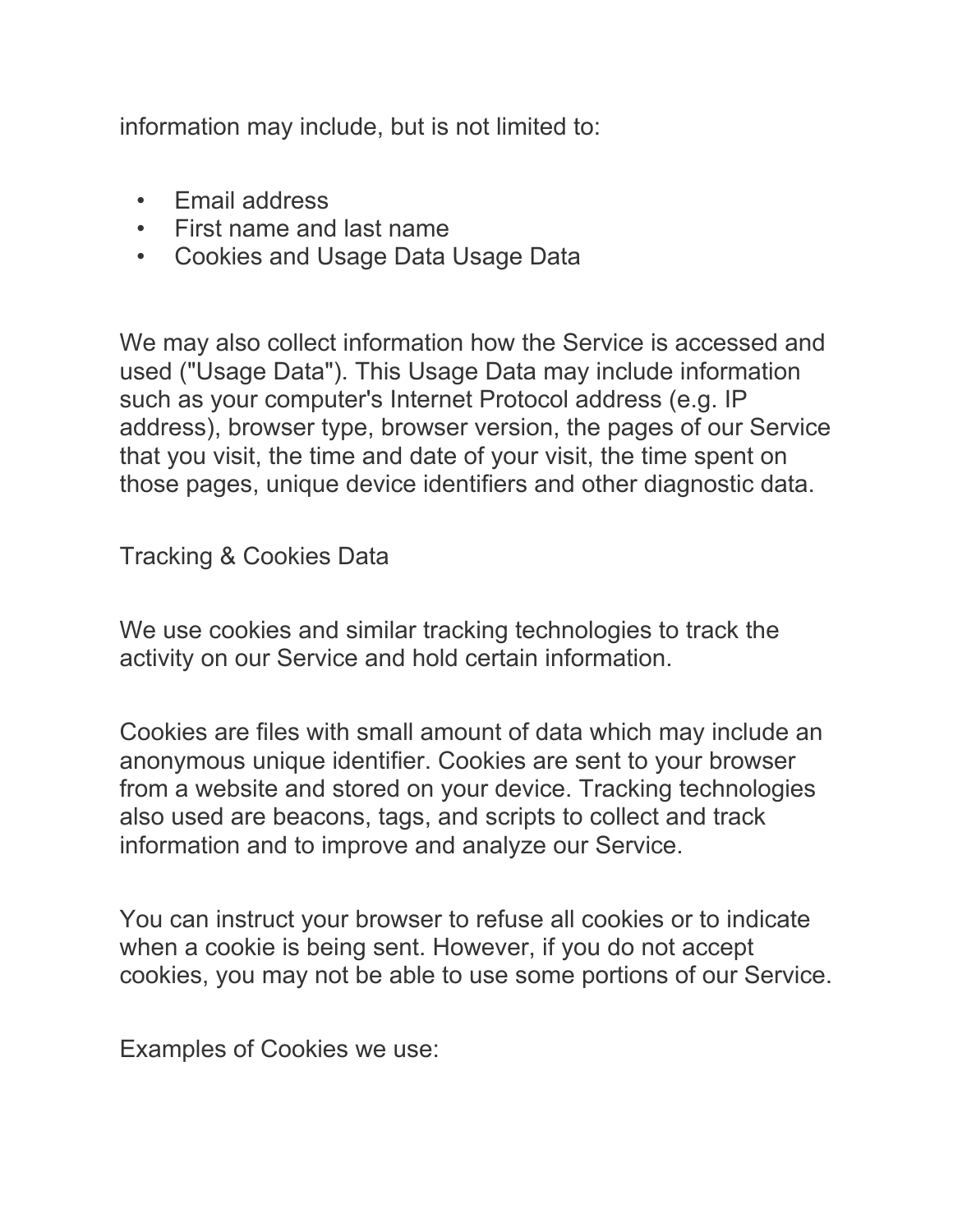- **• Session Cookies.** We use Session Cookies to operate our Service.
- **• Preference Cookies.** We use Preference Cookies to remember your preferences and various settings.
- **• Security Cookies.** We use Security Cookies for security purposes.

### Use of Data

O'Rourke Agency Inc uses the collected data for various purposes:

- To provide and maintain the Service
- To notify you about changes to our Service
- To allow you to participate in interactive features of our Service when you choose to do so
- To provide customer care and support
- To provide analysis or valuable information so that we can improve the Service
- To monitor the usage of the Service
- To detect, prevent and address technical issues

## Transfer Of Data

Your information, including Personal Data, may be transferred to — and maintained on — computers located outside of your state, province, country or other governmental jurisdiction where the data protection laws may differ than those from your jurisdiction.

If you are located outside United States and choose to provide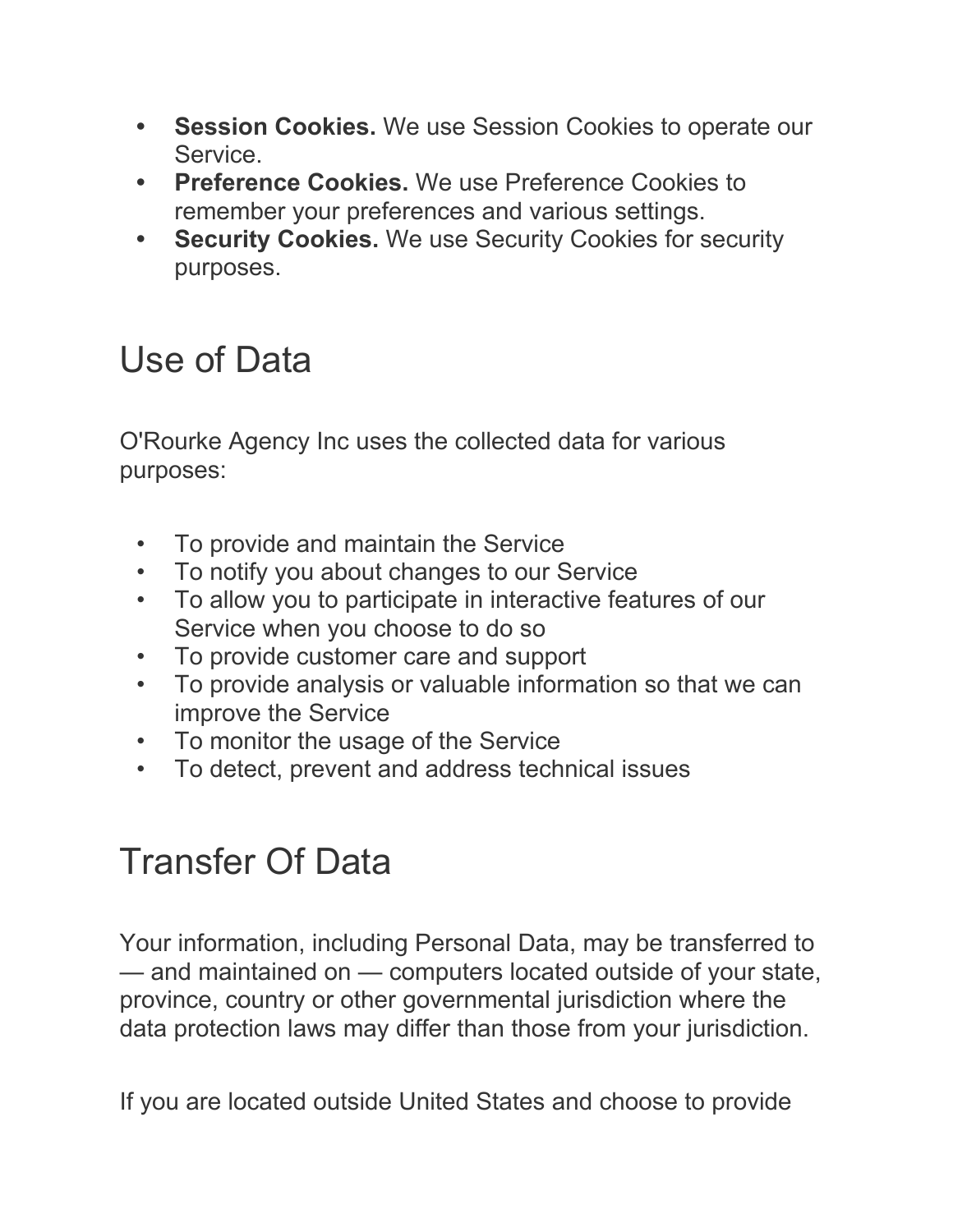information to us, please note that we transfer the data, including Personal Data, to United States and process it there.

Your consent to this Privacy Policy followed by your submission of such information represents your agreement to that transfer.

O'Rourke Agency Inc will take all steps reasonably necessary to ensure that your data is treated securely and in accordance with this Privacy Policy and no transfer of your Personal Data will take place to an organization or a country unless there are adequate controls in place including the security of your data and other personal information.

#### Disclosure Of Data

#### Legal Requirements

O'Rourke Agency Inc may disclose your Personal Data in the good faith belief that such action is necessary to:

- To comply with a legal obligation
- To protect and defend the rights or property of O'Rourke Agency Inc
- To prevent or investigate possible wrongdoing in connection with the Service
- To protect the personal safety of users of the Service or the public
- To protect against legal liability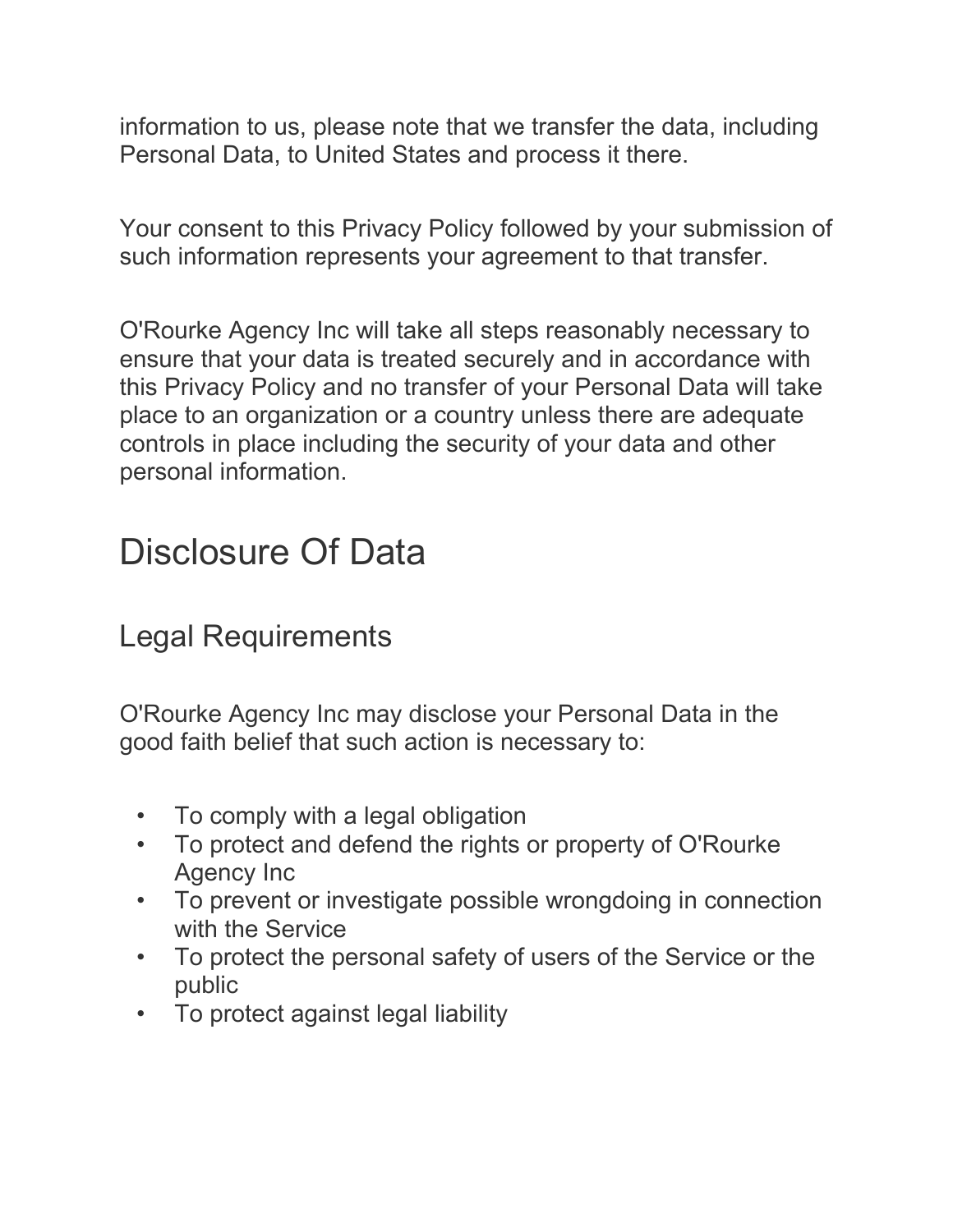### Security Of Data

The security of your data is important to us, but remember that no method of transmission over the Internet, or method of electronic storage is 100% secure. While we strive to use commercially acceptable means to protect your Personal Data, we cannot guarantee its absolute security.

#### Service Providers

We may employ third party companies and individuals to facilitate our Service ("Service Providers"), to provide the Service on our behalf, to perform Service-related services or to assist us in analyzing how our Service is used.

These third parties have access to your Personal Data only to perform these tasks on our behalf and are obligated not to disclose or use it for any other purpose.

#### **Analytics**

We may use third-party Service Providers to monitor and analyze the use of our Service.

#### **• Google Analytics**

Google Analytics is a web analytics service offered by Google that tracks and reports website traffic. Google uses the data collected to track and monitor the use of our Service. This data is shared with other Google services. Google may use the collected data to contextualize and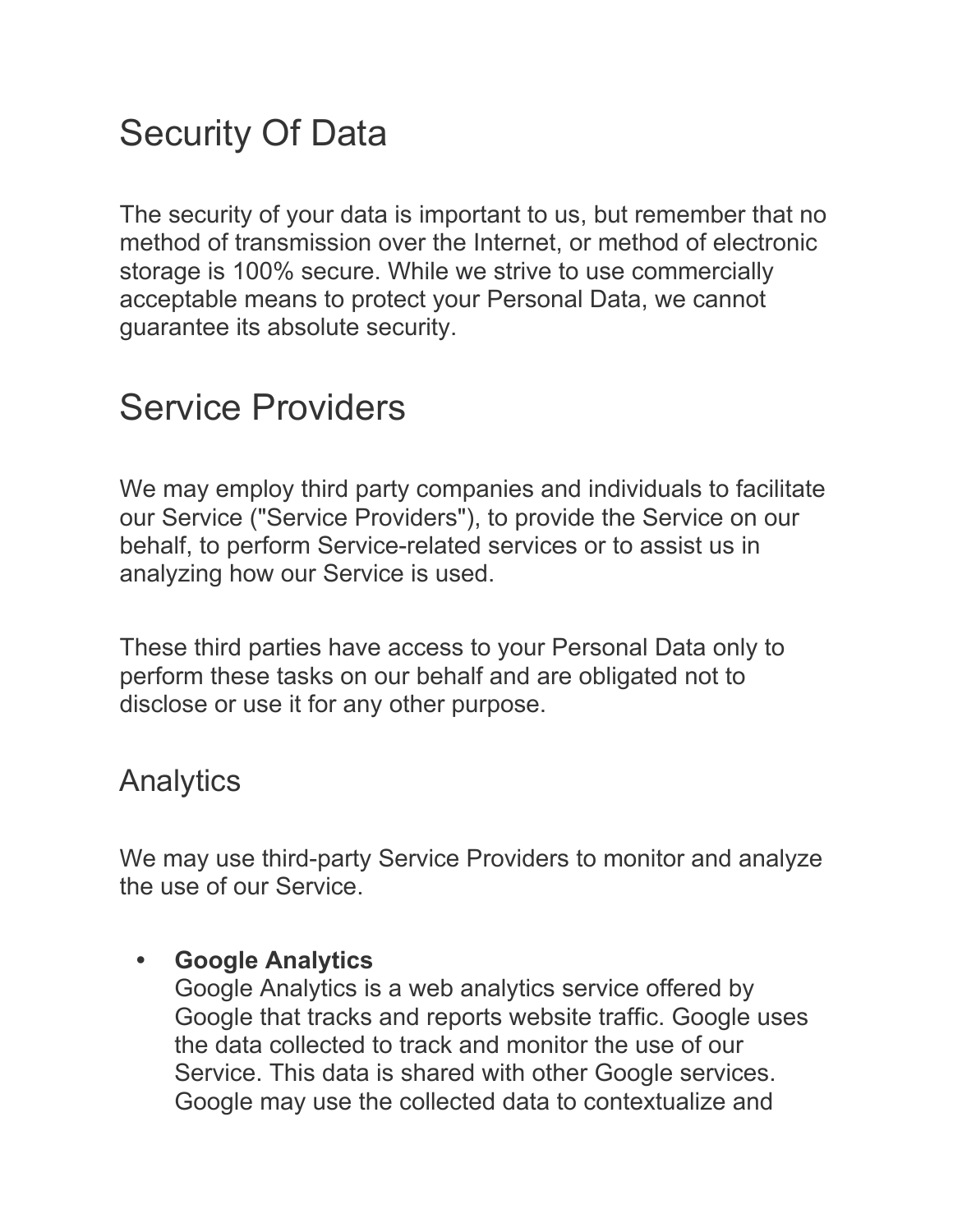personalize the ads of its own advertising network. You can opt-out of having made your activity on the Service available to Google Analytics by installing the Google Analytics opt-out browser add-on. The add-on prevents the Google Analytics JavaScript (ga.js, analytics.js, and dc.js) from sharing information with Google Analytics about visits activity.

For more information on the privacy practices of Google, please visit the Google Privacy & Terms web page: [https://](https://policies.google.com/privacy?hl=en) [policies.google.com/privacy?hl=en](https://policies.google.com/privacy?hl=en)

#### Links To Other Sites

Our Service may contain links to other sites that are not operated by us. If you click on a third party link, you will be directed to that third party's site. We strongly advise you to review the Privacy Policy of every site you visit.

We have no control over and assume no responsibility for the content, privacy policies or practices of any third party sites or services.

#### Children's Privacy

Our Service does not address anyone under the age of 18 ("Children").

We do not knowingly collect personally identifiable information from anyone under the age of 18. If you are a parent or guardian